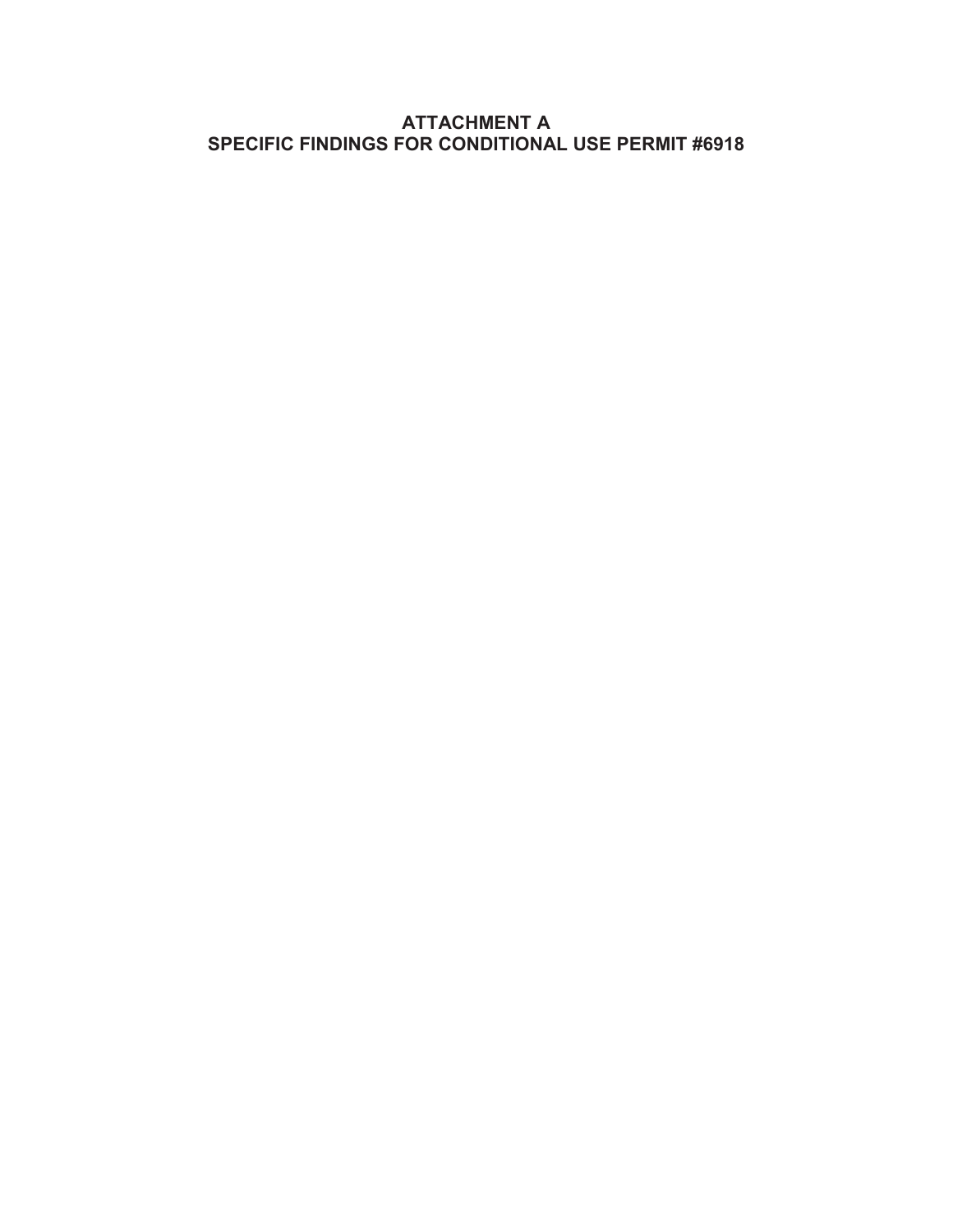## **ATTACHMENT A SPECIFIC FINDINGS FOR CONDITIONAL USE PERMIT #6918**

## Conditional Use Permit – Major Project over 75,000 square feet

- 1. *The proposed use is allowed with a Conditional Use Permit within the applicable zoning district and complies with all applicable provisions of this Zoning Code*. Pursuant to Section 17.35.050.B (SP-2 Development Incentives, New Construction over 75,000 square feet) new construction that exceeds 75,000 square feet of gross floor area shall require a Conditional Use Permit. The proposed project includes the construction of a 100,285 square-foot, four-story office building with three levels of subterranean parking and is allowed with a Conditional Use Permit. The proposed use of the building will consist of both medical offices and professional office land uses, which are permitted uses within the IG-SP2 (Industrial General, South Fair Oaks Specific Plan) zoning district. The proposed development will be designed in conformance with the Zoning Code.
- 2. *The location of the proposed use complies with the special purposes of this Zoning Code and the purposes of the applicable zoning district.* The subject site is located in the IG-SP2 (Industrial General, South Fair Oaks Specific Plan) zoning district. The South Fair Oaks Specific Plan emphasizes the concept of a higher density, medical supporting and mixed commercial uses that will support transit- and pedestrianoriented mobility strategies. The proposed project which includes medical and professional office land uses complements and supports the adjacent commercial, retail, and medical land uses by expanding medical facilities and medical-oriented business in the area. As such, the proposed project and land use is consistent with the intent of the IG-SP2 zoning district and is consistent with the overarching purposes of Section 17.10.010 of the Zoning Code. The project will protect and enhance the character and integrity of the City's neighborhoods, while increasing surrounding property values.
- 3. *The proposed use is in conformance with the goals, policies, and objectives of the General Plan and the purpose and intent of any applicable specific plan*. As proposed, the project is consistent with the goals, policies, and objectives of the General Plan. Specifically, Goal 37 (South Fair Oaks Avenue) which encourages the redevelopment of underutilized industrial areas for new businesses to establish jobgenerating uses leveraged by the medical and creative office uses. In addition, the project provides consistency with General Plan Policies 1.1 (Basic Growth Policy), 1.2 (Target Growth), 2.11 (Health Facilities), 37.2 (Medical Supporting Uses), and 37.5 (Economic Vitality) which emphasize the need to capitalize on medical facilities and medically-oriented businesses by accommodating a wide range of healthcare and mental care facilities that are transit-accessible, support the retention and enhancement of local business, emerging technology and medical uses. The proposed project will develop an underutilized property within the South Fair Oaks Specific Plan and is located in an urbanized area surrounded by commercial and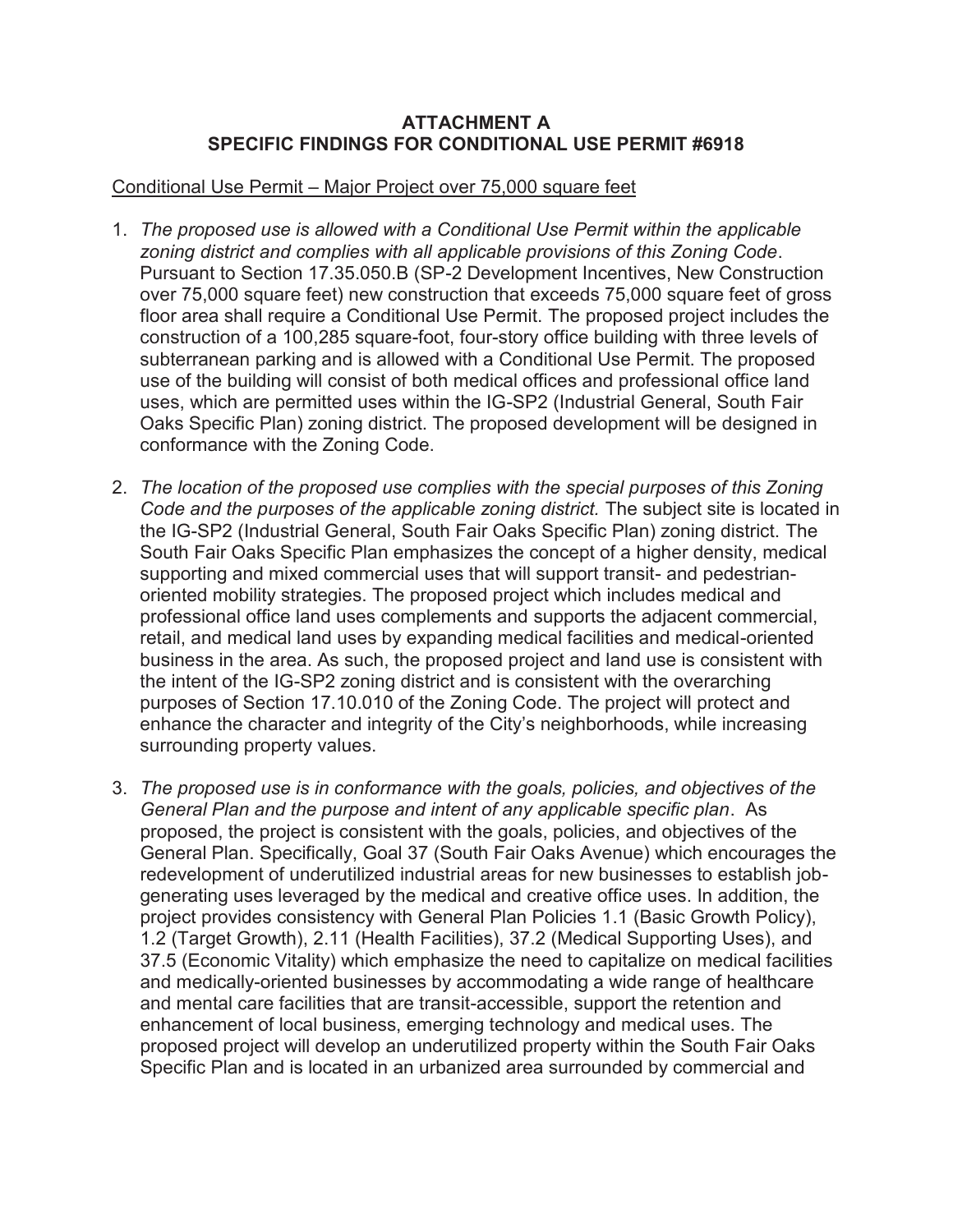medical land uses, which will directly support the surrounding cluster of medicaloriented uses in the area.

The South Fair Oaks Specific Plan is home to Huntington Memorial Hospital and the Fillmore Metro L (formerly Gold) Line station and is one of the major employment opportunity areas in the City. The vision for South Fair Oaks capitalizes on the presence of these uses, focusing development adjoining the Fillmore Metro L Line station and converting underutilized industrial areas for new businesses and jobgenerating uses leveraged by the medical office uses. Some of the purposes of the South Fair Oaks Specific Plan overlay district, which implements the goals of the South Fair Oaks Specific Plan, is to support the retention and enhancement of local businesses, integrate land uses with the light-rail station site and Fillmore Street, and to mitigate related traffic impacts in the Specific Plan area and in adjacent residential neighborhoods. The proposed new and expanded medical offices would eliminate an underutilized industrial lot and capitalize on its proximity to Huntington Memorial Hospital and the Fillmore Metro L Line station; further strengthening and fostering a thriving businesses district. The site is designed with consideration of its adjacency to the Fillmore Station by completing a pedestrian path on its site that would connect the southern sidewalks of Fillmore Street between the Fillmore Station and Fair Oaks Avenue. A CEQA-focused traffic impact analysis, noise analysis, and an air quality/greenhouse gas emissions analysis were prepared for the project, which determined that there would be no project-related or cumulative impacts.

4. *The establishment, maintenance, or operation of the use would not, under the circumstances of the particular case, be detrimental to the health, safety, or general welfare of persons residing or working in the neighborhood of the proposed use*. The subject property is located in an urbanized area and surrounded by commercial, retail and medical uses. The proposed project includes the construction of a 100,285 square-foot, four-story office building with three levels of subterranean parking. The proposed use of the building will consist of both medical offices and professional office land uses, which are permitted uses within the IG-SP2 (Industrial General, South Fair Oaks Specific Plan) zoning district. Public improvements resulting from the project that include accessibility improvements, curb ramps, improvements to street lighting, and upgrades to the traffic signals at the intersection will provide for health, safety, and welfare. A transportation impact analysis determined that the project does not exceed any of the CEQA thresholds of significance for VMT per Capita, VT per capita, proximity and quality of bicycle or transit networks, or pedestrian accessibility, and there is adequate transit capacity to serve the project and that no transit impacts are anticipated.

Air quality and noise and vibration analyses were conducted in consideration of both construction and operational phases of the project. The air quality analysis determined that emissions from construction and operational phases would not conflict with or obstruct implementation of the South Coast Air Quality Management Districts (SCAQMD) 2016 Air Quality Management Plan. Sensitive receptors near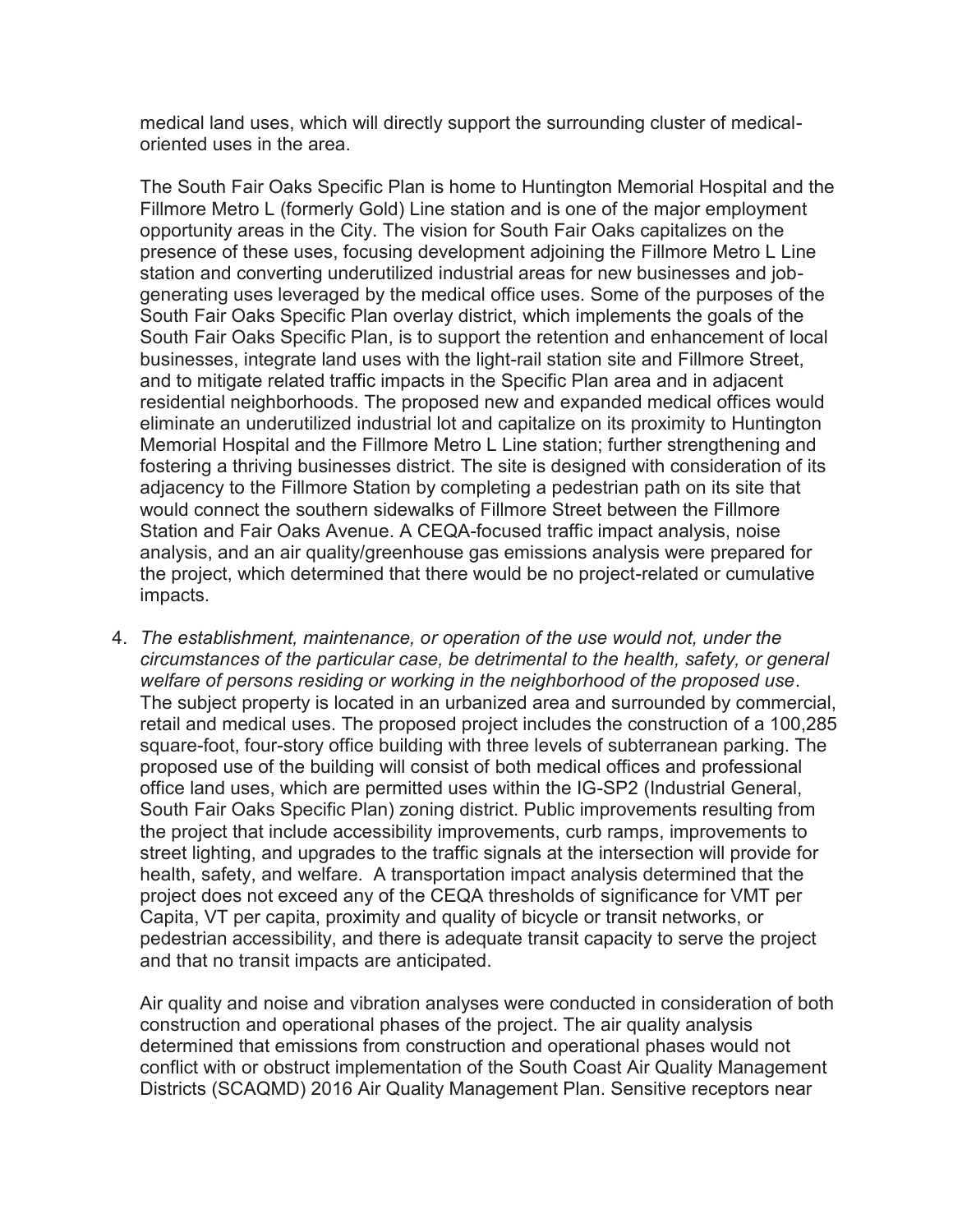the project site (i.e. children, the elderly, persons with preexisting respiratory or cardiovascular illness, and athletes and others who engage in frequent exercise, schools, parks, hospitals, residential areas) would not be exposed to substantial pollutant concentrations. The project would not exceed any threshold of significance for all project-related air quality emissions. A noise and vibration analysis determined the groundborne vibration and groundborne noise levels generated during construction would not exceed any thresholds of significance. The project would not result in a substantial permanent or temporary increase in ambient noise levels in the project vicinity above levels existing without the project, and impacts would be less than significant. The project will not produce significant noise or vibration impacts. Therefore, no detrimental effect on the health, safety, and welfare of the public is anticipated from the proposed project.

- 5. *The use, as described and conditionally approved, would not be detrimental or injurious to property and improvements in the neighborhood or to the general welfare of the City*. The proposed 100,285 square-foot, four-story office building with medical and professional offices is compatible with the surrounding land uses. The proposed land uses are permitted by right with the IG-SP2 zoning district. Appropriate design features such as outdoor plaza, and the incorporation of a subterranean parking garage with one entry and exit point for vehicular access will promote a pedestrian oriented design that will complement the surrounding uses. Therefore, the project will not be detrimental to the surrounding properties and will not have a negative effect on the surrounding neighborhood or general welfare of the City.
- 6. *The design location, operating characteristics, and size of the proposed use would be compatible with the existing and future land uses in the vicinity in terms of aesthetic values, character, scale, and view protection in that the proposal does not convey an overdeveloped appearance in this area*. The proposed project includes the construction of a 100,285 square-foot, four-story office building. The proposed use of the building will consist of both medical offices and professional office land uses, which are permitted uses within the IG-SP2 (Industrial General, South Fair Oaks Specific Plan) zoning district. The subject property is located in an urbanized area and surrounded commercial, retail, general office and medical uses. The proposed office uses are compatible with existing uses and future planned uses allowed by the Specific Plan. The project has been designed such that it does not require any Variances and complies with the development standards of the South Fair Oaks Specific Plan. The project is subject to Design Review and will be reviewed by the Design Commission to ensure the project is compatible with the surrounding development. The proposed use and building will be compatible with the existing adjacent uses.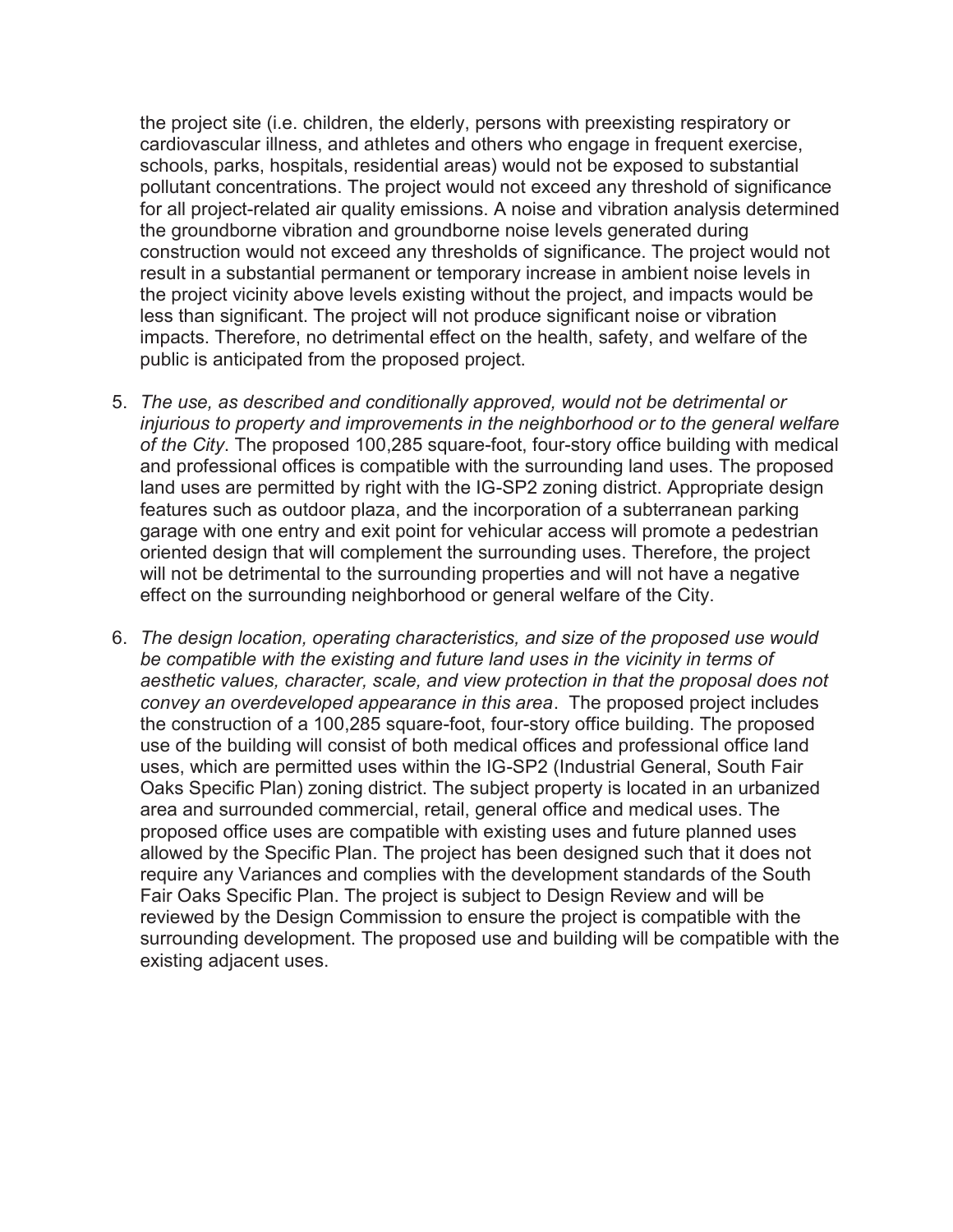## Minor Conditional Use Permit – Shared Parking

- *7. The proposed use is allowed with a Minor Conditional Use Permit within the applicable zoning district and complies with all applicable provisions of this Zoning Code.* The Zoning Code allows shared parking agreements in the South Fair Oaks Specific Plan, subject to the approval of a Minor Conditional Use Permit.
- 8. *The location of the proposed use complies with the special purposes of this Zoning Code and purposes of the applicable zoning district.* The Minor Conditional Use Permit is an allowable parking management tool within the Zoning Code. A parking analysis was performed and determined that there are sufficient spaces to allow 45 shared employee parking spaces for the proposed medical and professional office uses. The proposed uses are allowed by right and conform to the Zoning Code.
- *9. The proposed use is in conformance with the goals, policies, and objectives of the General Plan and the purpose and intent of any applicable specific plan.* The shared parking is consistent with General Plan Policy 19.3 (Parking Management), which encourages the management of parking in order to reduce the amount of land devoted to frequently vacant parking lots through parking management tools. The parking analysis prepared for the project found that during the peak parking demand, there were at least 75 parking spaces available at all three parking facilities surveyed. Sharing of existing parking spaces is a parking management tool, which allows underutilized parking facilities to facilitate development while minimizing the amount of land dedicated to parking, particularly in a TOD area.

The project site is within walking distance of the Metro L Line Fillmore Station and the major mobility corridors of South Fair Oaks Avenue. Allowing additional commercial and medical land uses within this area that will encourage pedestrian activity, as the development is in close proximity to commercial, retail, and medical land uses. The sharing of available parking spaces will be a good use of existing resources. Additionally, reducing the number of off-street parking spaces is one way to promote non-vehicular modes of transportation with a TOD area.

10. The establishment, maintenance, or operation of the use would not, under the *circumstances of the particular case, be detrimental to the health, safety, or general welfare of persons residing or working in the neighborhood of the proposed use.* The Minor Conditional Use Permit to allow shared parking with adjacent parking facilities will allow the existing property to proceed with the proposed improvements and establish a mix of commercial uses clustered on a site adjacent to a light rail station. The proposed shared parking will be for employee parking only, allowing patient and visitor parking to occur on site. By limiting the shared parking to employee parking only, the sharing of parking spaces at the parking structure at 802 Fairmont Avenue will not be detrimental to the health, safety, or general welfare of persons residing or working in the neighborhood or proposed use. Employees typically park once, when arriving in the beginning of the work shift, as opposed to the patient and visitor parking which tends to have a higher turnover. Furthermore, employees are more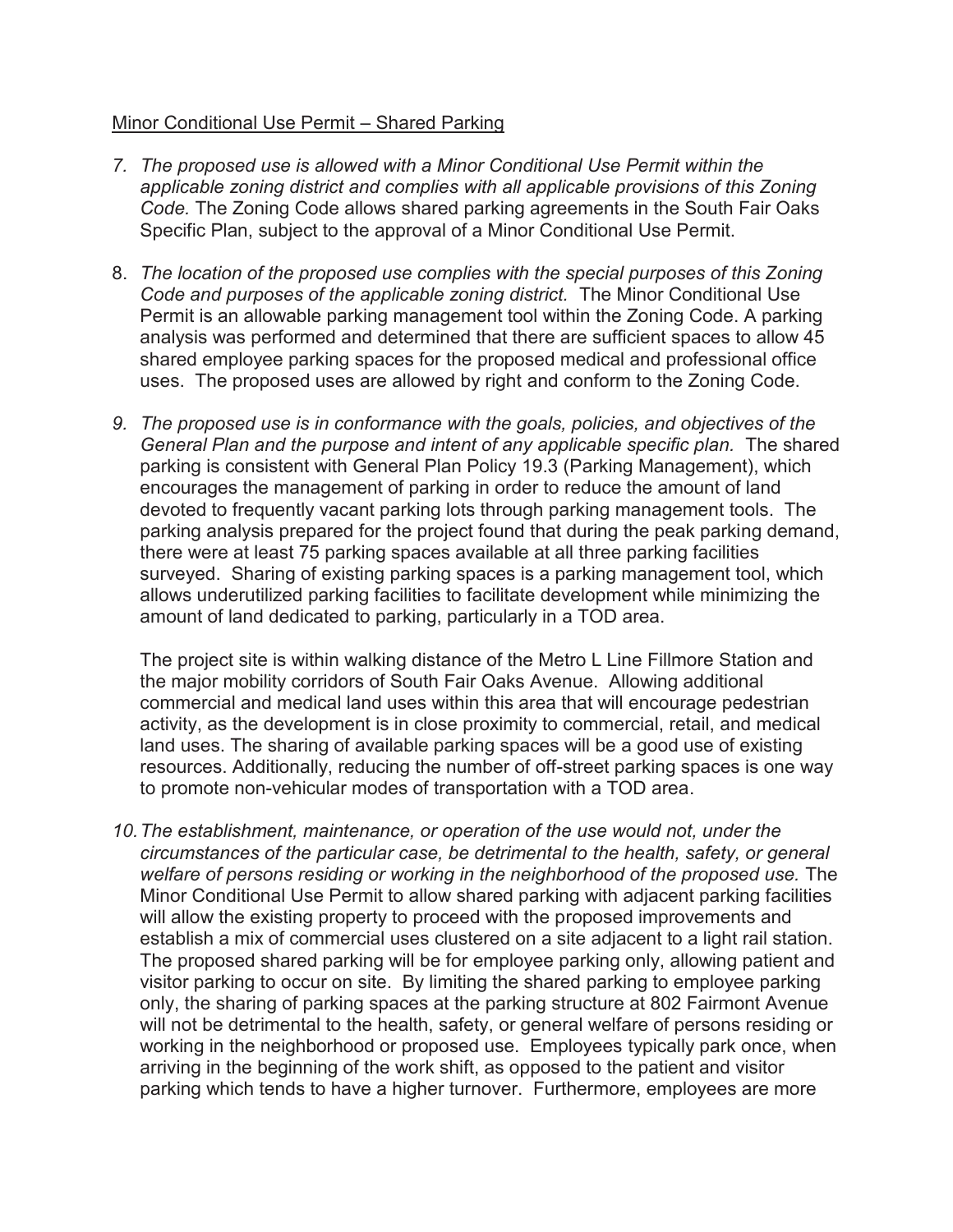familiar with the parking arrangement as opposed to a patient or visitor who might not be familiar with the area.

- *11. The use, as described and conditionally approved, would not be detrimental or injurious to property and improvements in the neighborhood or to the general welfare of the City.* The Minor Conditional Use Permit to allow shared parking with an adjacent parking facility will allow the existing property to proceed with the proposed improvements and establish a mix of commercial uses clustered on a site adjacent to a light rail station. The sharing of available parking spaces will be a good use of existing resources, and minimize the development area dedicated to parking spaces within a TOD. The proposed shared parking will be for employee parking only, allowing patient and visitor parking to occur on site. By limiting the shared parking to employee parking only, the sharing of parking spaces at the parking structure at 802 Fairmont Avenue will not be detrimental to the health, safety, or general welfare of persons residing or working in the neighborhood or proposed use. Employees typically park once, when arriving in the beginning of the work shift, as opposed to the patient and visitor parking which tend to have a higher turnover. Furthermore, employees are more familiar with the parking arrangement as opposed to a patient or visitor who might not be familiar with the area.
- *12. The design, location, operating characteristics, and size of the proposed use would be compatible with the existing and future land uses in the vicinity in terms of*  aesthetic values, character, scale, and view protection in that the proposed project and overall project design have embraced the policies and goals of the South Fair Oaks Specific Plan and General Plan, particularly with respect to objectives for progressive urban design, dense development along major mobility corridors and near transit, and pedestrian orientation. The project will develop an underutilized property within the South Fair Oaks Specific Plan and is located in an urbanized area surrounded by commercial and medical land uses, which will directly support the surrounding cluster of medical-oriented uses in the area. The sharing of available parking spaces will reduce the number of off-street parking spaces in a TOD which is one way to promote non-vehicular modes of transportation.
- *13. The spaces to be provided will be available as long as the uses requiring the spaces lawfully exist* in that the applicant will be required to submit a covenant will ensure that the required spaces will be provided as long as the uses requiring the shared parking spaces lawfully exist, and the covenant will be required to be recorded with the Los Angeles Recorder's Office.

*The quality and efficiency of the parking or loading utilization will exceed the level that is otherwise required* in that the sharing of parking spaces with an existing facility will minimize the impacts of providing additional parking spaces at the project site, such as the number of spaces in the garage and the number and width of driveways. As proposed, the project includes two driveways along Fillmore Street, one driveway will provide ingress to a patient drop-off area, and the other driveway will provide egress from the drop-off area, as well as ingress and egress to the